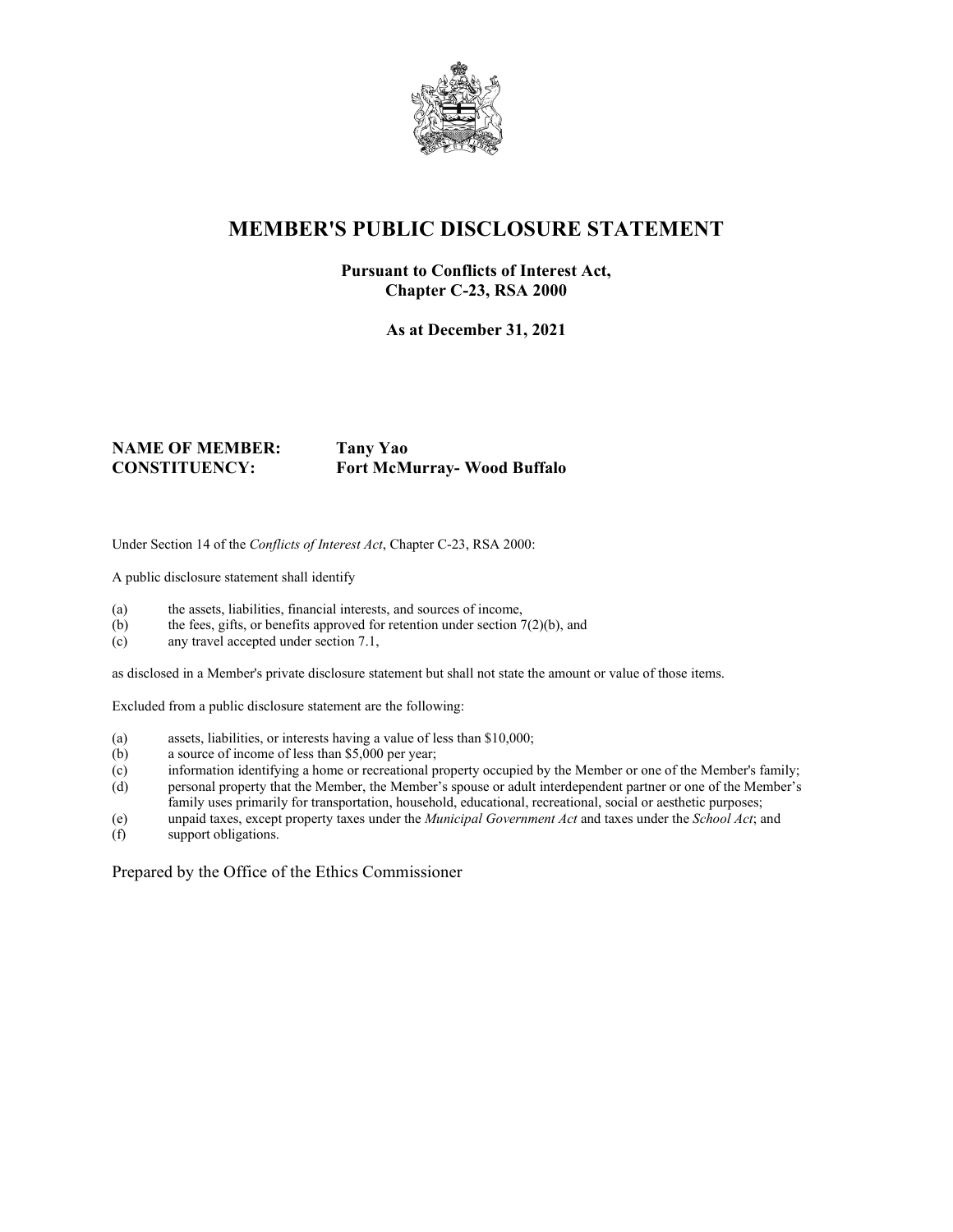### **PUBLIC DISCLOSURE STATEMENT FOR Tany Yao**

# **FORM 1: MEMBER (Tany Yao)**

| <b>INCOME</b>                                                                                   |                                                                                                                                                                              |
|-------------------------------------------------------------------------------------------------|------------------------------------------------------------------------------------------------------------------------------------------------------------------------------|
| <b>Source</b>                                                                                   | <b>Nature of Income</b>                                                                                                                                                      |
| <b>Province of Alberta</b>                                                                      | MLA Indemnity                                                                                                                                                                |
| <b>Rental Property</b>                                                                          | Rent                                                                                                                                                                         |
| <b>ASSETS</b>                                                                                   |                                                                                                                                                                              |
| <b>Real Property</b>                                                                            | Primary Residence<br><b>Secondary Residence</b><br>Rental: Edmonton, Calgary<br>Other Property                                                                               |
| <b>Bank, Trust Company or Other Financial</b><br><b>Institution</b>                             | TD, Servus, RBC                                                                                                                                                              |
| <b>Publicly Traded Securities (stocks and bonds)</b><br>and Registered Retirement Savings Plans | MD American Growth Fund, Iron Mountain Inc<br>REIT, MD Growth Investments Ltd, Suncor<br>Energy New Merck & Co Inc-New, Visa Inc<br>Class A, MD Equity Fund, United Airlines |
| <b>Canada Savings Bonds, Guaranteed</b><br><b>Investment Certificates</b>                       | n/a                                                                                                                                                                          |
| <b>Mutual Funds</b>                                                                             | n/a                                                                                                                                                                          |
| <b>Annuities and Life Insurance Policies</b>                                                    | n/a                                                                                                                                                                          |
| <b>Pension Rights</b>                                                                           | <b>LAPP</b>                                                                                                                                                                  |
| <b>Other Assets</b>                                                                             | n/a                                                                                                                                                                          |
| <b>Gifts and Personal Benefits</b>                                                              | Keyano College framed Jersey                                                                                                                                                 |
| <b>Travel on Non-commercial Aircraft</b>                                                        | n/a                                                                                                                                                                          |
| <b>LIABILITIES</b>                                                                              |                                                                                                                                                                              |
| <b>Mortgages</b>                                                                                | Servus, RBC, TD                                                                                                                                                              |
| <b>Loans or Lines of Credit</b>                                                                 | n/a                                                                                                                                                                          |
| <b>Guarantees</b>                                                                               | n/a                                                                                                                                                                          |
| Other                                                                                           | n/a                                                                                                                                                                          |
| <b>FINANCIAL INTERESTS</b>                                                                      |                                                                                                                                                                              |
| n/a                                                                                             |                                                                                                                                                                              |